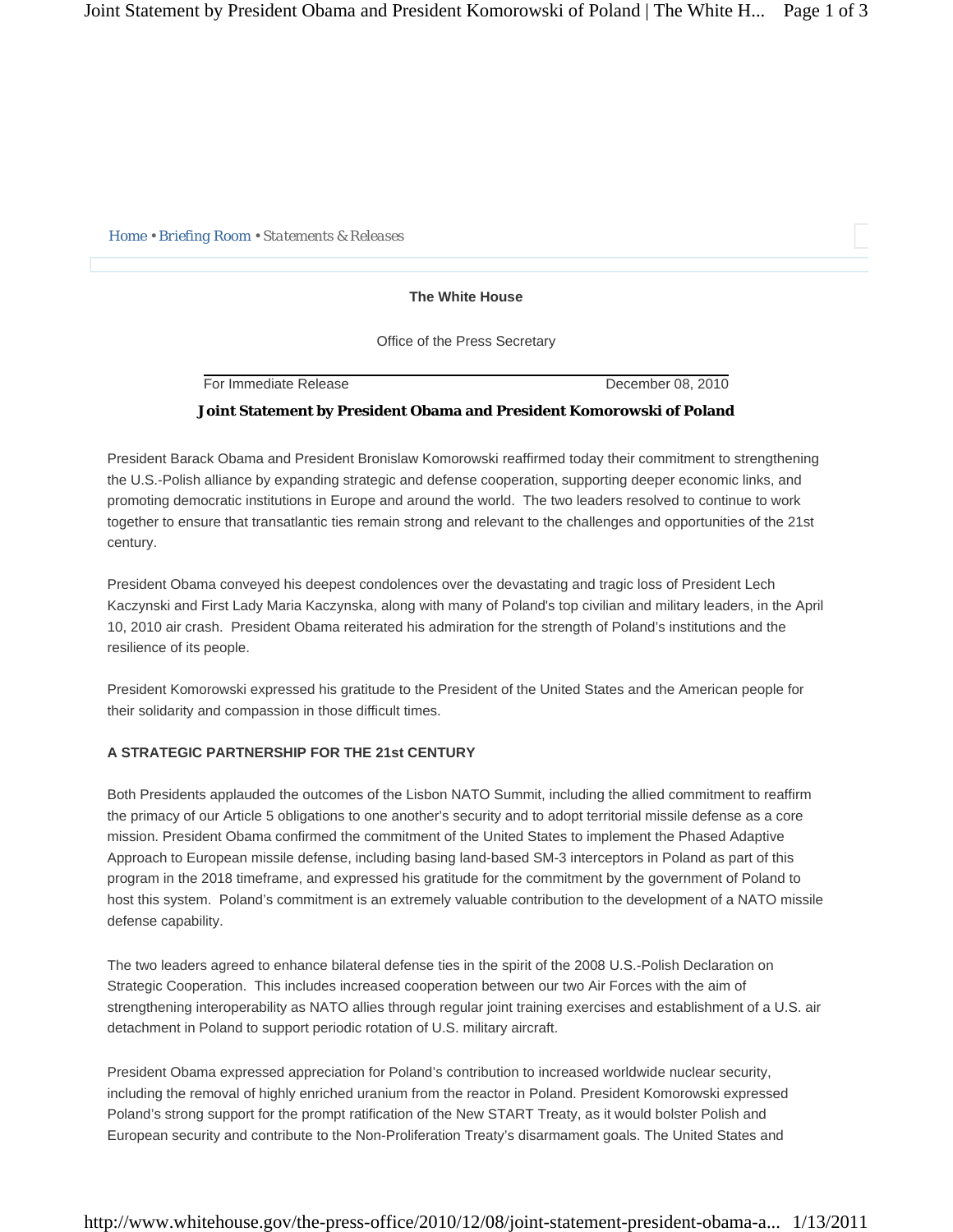Poland also emphasized the continued need for practical actions to prevent the spread of weapons of mass destruction (WMD) and their delivery systems to states of proliferation concern and to terrorist groups. The two countries reaffirmed their commitment to work together under the Proliferation Security Initiative to counter illicit trade in WMD and missiles.

The Presidents appreciated the results of NATO summit in Lisbon regarding Afghanistan and highlighted their support for NATO's efforts there, where U.S. and Polish troops fight side-by-side. They also noted with satisfaction that ISAF and the Government of Afghanistan are entering a new phase of joint effort. The United States will place 800 U.S. troops under Polish tactical command in Ghazni Province, a testament to Poland's military leadership, and will also provide logistical assistance by loaning an additional 20 Mine-Resistant Ambush-Protected (MRAP) vehicles to the Polish military.

### **SUPPORTING MUTUAL PROSPERITY THROUGH EXPORTS, INVESTMENT, AND TECHNOLOGY**

The two leaders discussed their efforts to deepen mutual dialogue on energy security, and to that end they welcomed agreement in principle on a bilateral Memorandum of Understanding to enhance cooperation on scientific, technical and policy aspects of clean and efficient energy technologies. They underlined their respective governments' readiness to cooperate in good faith and in a fair, open and transparent manner on a broad range of energy-related issues, including civilian nuclear power, unconventional gas, energy efficiency, renewable energy and other clean power resources in Poland. They welcomed new and continuing efforts under the Global Shale Gas Initiative.

# **JOINT EFFORTS TO PROMOTE DEMOCRACY IN EASTERN EUROPE AND AROUND THE WORLD**

Pointing to the successful democratic transition of Poland and other Central European states, President Obama cited Poland as a model for other countries striving to build democratic institutions and praised Poland's leadership in the Community of Democracies.

The United States and Poland call for genuinely free and fair presidential elections in Belarus on December 19. President Obama and President Komorowski reiterated their strong support for the EU's Eastern Partnership Initiative, designed to strengthen ties between the EU and Armenia, Azerbaijan, Belarus, Georgia, Moldova and Ukraine, and to spur reform and strengthen democracy in those countries. The two leaders hailed NATO's historic decision in Lisbon to create a strategic and modern partnership with Russia. The United States and Poland are pursuing complementary policies of strengthening ties with Russia.

# **EXPANDING CITIZEN CONTACTS**

The two leaders committed to expanding the Fulbright program; our two governments will also discuss expansion of the Parliamentary Youth Exchange. President Obama and President Komorowski applauded the partnership between the Polish American Freedom Foundation and leading U.S. companies to bring Polish university students and young professionals to the United States for internships in the private sector.

President Komorowski thanked President Obama and the American people for their hospitality, and extended an invitation to President Obama to visit Poland.